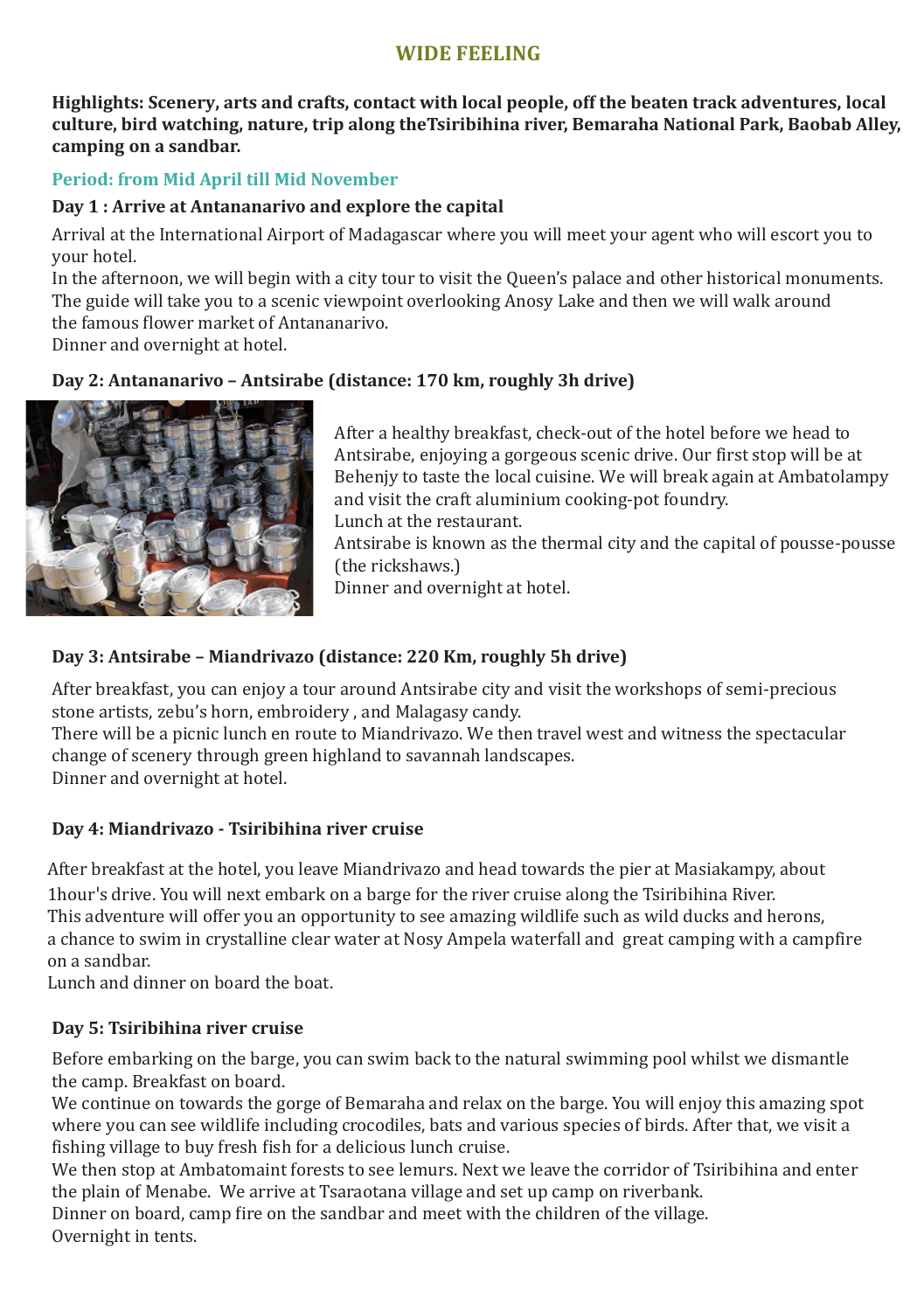### **Day 6: End of Tsiribihina river cruise – Belo Tsiribihina – Bekopaka (distance 90 Km track, roughly 3h drive)**

Dismantle the camp and depart for Belo Tsiribihina. Breakfast on board. The river cruise is nearly coming to an end so you can enjoy your last day on Tsiribihina river.

Lunch on board, after that, we disembark at Belo Tsiribihina village. We then drive through the bush to Bekopaka, a small town on the edge of the famous tsingy.

Dinner and overnight at hotel.



### **Day 7 : Bekopaka**

Breakfast at the Hotel.

We have an entire day to explore the National Park of Bemaraha. With a surface area of 157,710 ha, this reserve offers breathtaking and unique landscapes with eroded limestone towers known as tsingy over a dry and deciduous forest. The nature reserve of the Tsingy of Bemaraha was the �irst natural site to be listed as World Heritage in Madagascar. It is also home to a number of animal species, including birds, reptiles, amphibians and lemurs. More than 85% of tsingy flora are endemic like. Various tours will be proposed according to your physical ability. We will then enjoy a picnic lunch. We will also take a canoe along the gorge of Manambolo. You will then travel in time when we visit the Vazimba people of Madagascar.

We then head back to the hotel after the visit. Dinner and overnight at hotel.

### **Day 8 : Bekopaka – Morondava (distance : 220 Km, roughly 6h drive)**

After breakfast, drive across the western deciduous forest of acacia to the extraordinary Baobab Avenue and reach Morondava, the capital of Menabe. Lunch at restaurant in Belo Tsiribihina. At sunset enjoy the beauty and the majesty of the Alley of the Baobabs. Dinner and overnight at hotel.

### **Day 9 : Morondava**

After breakfast, embark on a traditional pirogue and visit the peninsula of Betania, an authentic fishing village. Back to the hotel after the visit.

Lunch at the hotel.

Enjoy the whole afternoon relaxing at the hotel or use the chance to explore the city. Dinner and overnight at hotel.

#### **Day 10 : Morondava – Antananarivo**

Breakfast at the Hotel. Transfer to the Airport and fly back to Antananarivo Upon arrival at Antananarivo airport, transfer to the hotel. Dinner and overnight at hotel.